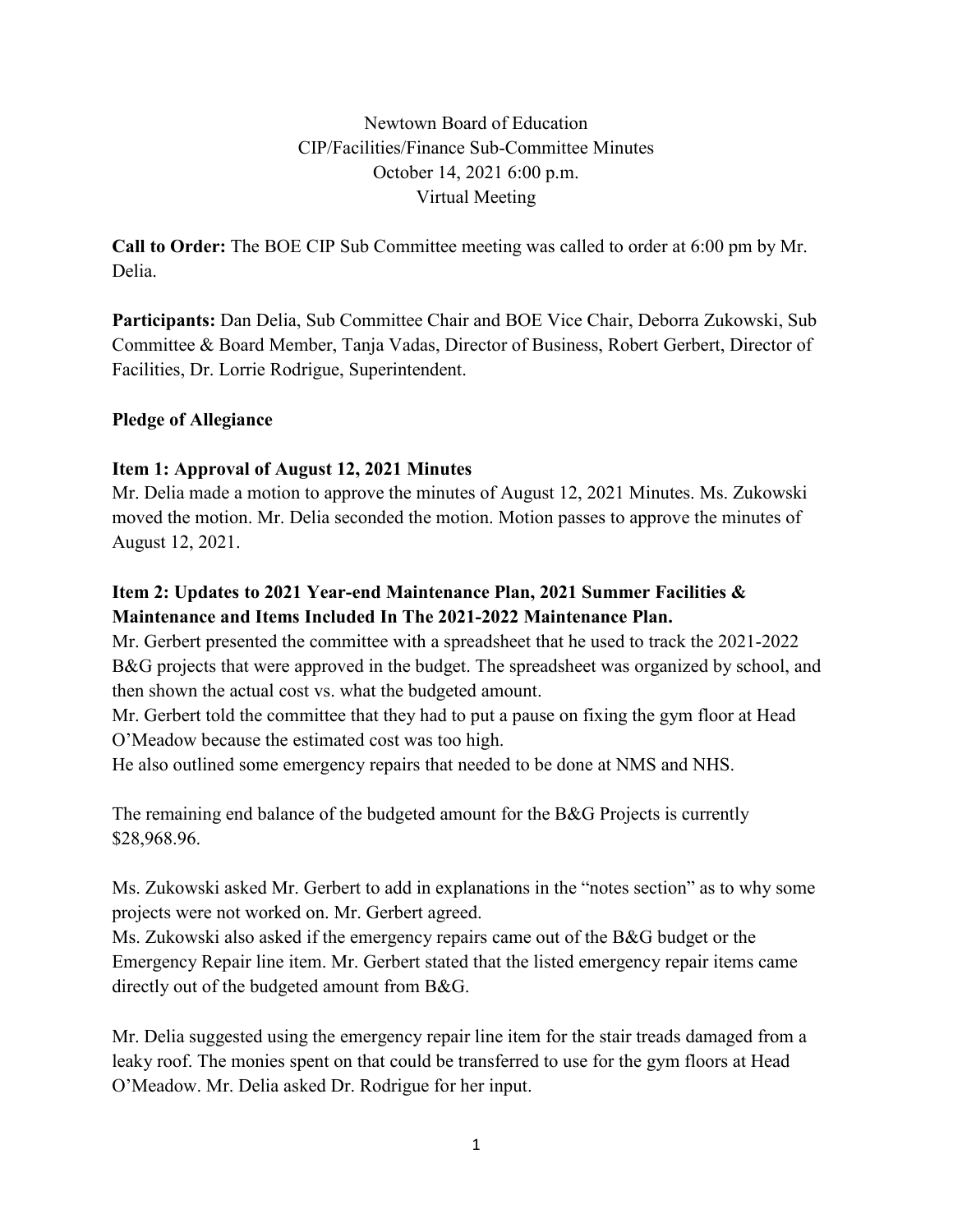Dr. Rodrigue agreed with the idea of using the emergency fund for these projects. Mr. Delia agreed with Ms. Zukowski about adding in notes to this spreadsheet, as well as shifting over any emergency repairs to the emergency fund line item so the gym floor can be replaced at HOM.

Mr. Zukowski asked how disruptive it is to repair the gym floor now that school is in session. Mr. Gerbert said it would be highly disruptive and they would have to start the project once school is finished. The project would take around 2-3 weeks to complete.

Ms. Zukowski shared her concerns about classifying the emergency projects as a maintenance item; the emergency repairs may be missed in the calculations for the budget.

After some shifting of funds for emergency vs. maintenance projects, the committee was able to add to the remaining funds and now totaled \$46,195.84.

Dr. Rodrigue stated that is very important to make sure all funds are displayed correctly because it can be confusing when we look back and try to figure out a proper budget for the following year.

# **Item 3: Discussion on how In-Kind Services Is Accounted For In State Reports**

Ms. Zukowski asked Ms. Vadas for clarification on In-Kind Services and how it is reported. Ms. Zukowski noticed that Newtown's budgeted amount was always 5-10% less than what EdSight reported. When asked, Ms. Zukowski was told that the number includes money from In-Kind Services.

Dr. Rodrigue remembers this conversation and was able to obtain a list of the services in the "In-Kind Service". The services include: police protection, public works, fire safety, fiscal services and repairs and maintenance services.

Ms. Zukowski stated that she is more comfortable knowing that the 5-10% increases are an accumulation of things like grants as well as In-Kind services.

Ms. Zukowski asked Ms. Vadas to share this information with the Board. Ms. Vadas agreed.

#### **Item 4: Financial Reports:**

Ms. Vadas presented the committee with the financial report. Ms. Vadas started by stating that not a lot was happening because they are limited with their anticipated obligations. By next month, the report will show a much larger amount in that category.

Ms. Vadas included the pay raise for the District Substitutes that was approved at the last BOE meeting.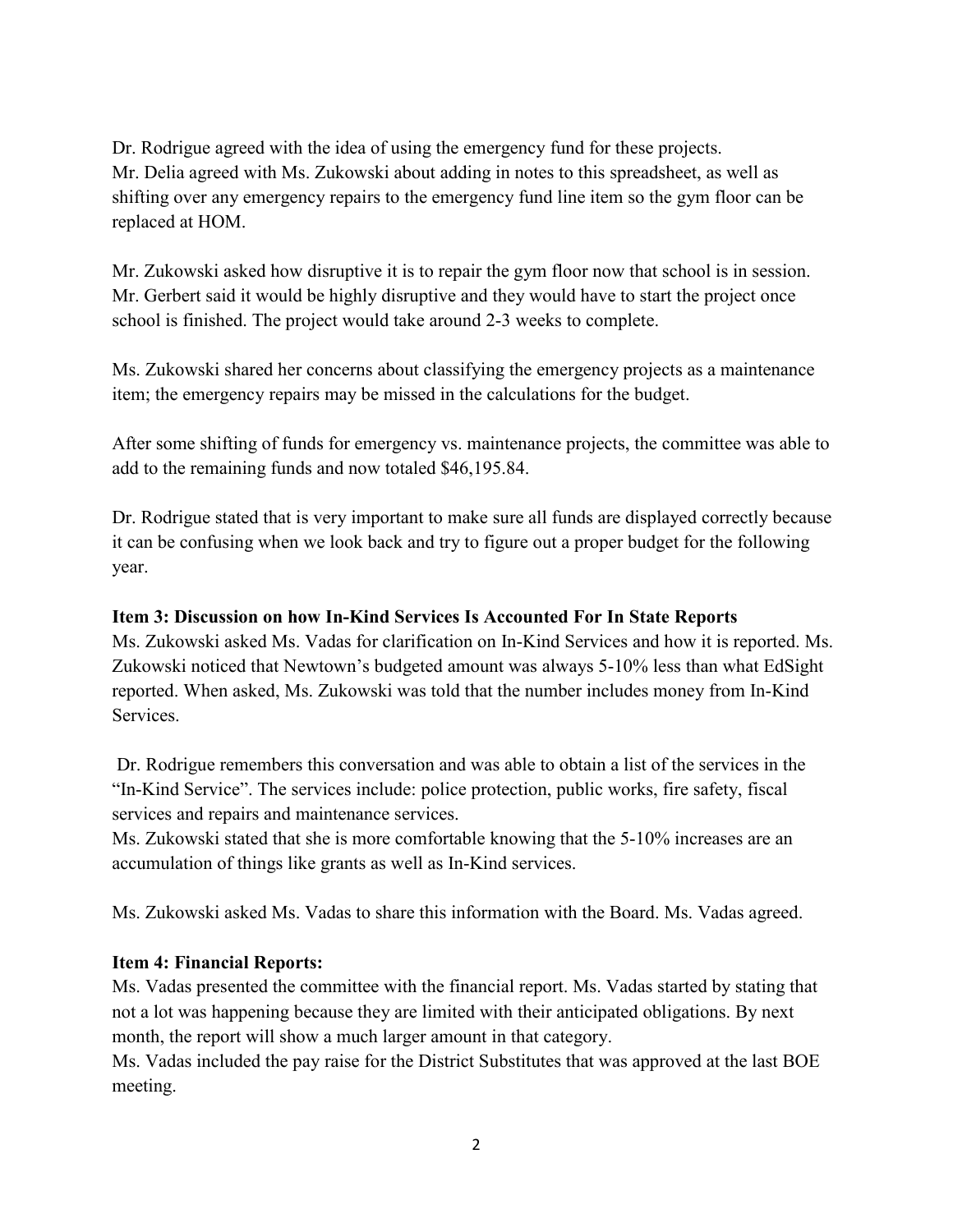Ms. Zukowski asked if the \$343,080 in anticipated obligation category was for the increase in salaries.

Ms. Vadas answered by saying that it was not and she added a projection this month because she knew the number it would cost for the daily substitute pay increase and what the interns would cost the District.

Ms. Zukowski also asked for a clarification regarding the Transfers. Ms. Zukowski asked if the \$73,000 that was transferred out the Teacher & Specialist salary would be necessary to pay the early retirement package to the teachers.

Ms. Vadas answered yes.

Ms. Zukowski asked how many early retirees there were.

Ms. Vadas and Dr. Rodrigue said they planned on twenty but think only about fourteen teachers took advantage of the early retirement package.

Ms. Zukowski asked for Ms. Vadas to include these numbers in the Board report for other members.

Ms. Vadas reported that Special Education Out of District Tuition has a positive balance but it is very early and in the October report, you will see that number even out.

Ms. Vadas also stated that the "anticipated obligation" column will be filled at the next meeting.

Ms. Vadas said that she is able to do smaller transfers between the same object if need be.

Ms. Zukowski asked if she was obligated to make other transfers because of Newtown's current policy. Ms. Vadas went to the policy committee meeting and make some edits to the policy so it was less stiflingly.

Mr. Delia and Ms. Zukowski did not remember seeing the updated policy. Ms. Connell, Central Office Project Coordinator, informed the committee that the edited policy was approved by the BOE in July and should be on the Newtown School website.

Ms. Vadas updated the committee with the Food Service account. The meal count actually soared. For the first time in many years, Newtown actually made a profit. Typically in August and September, there is a loss. This year the profit is \$46,000. The meal counts are soaring, about 20% higher.

Mr. Delia asked if they are running out of food with this volume of sales.

Dr. Rodrigue said that there were instances that were food supply issues. There was also a supply issue with snacks but it is not happening at this point.

Ms. Vadas said they are overwhelmed and understaffed and the meal count is extremely high. Ms. Vadas is confident with Joe Stango and his team.